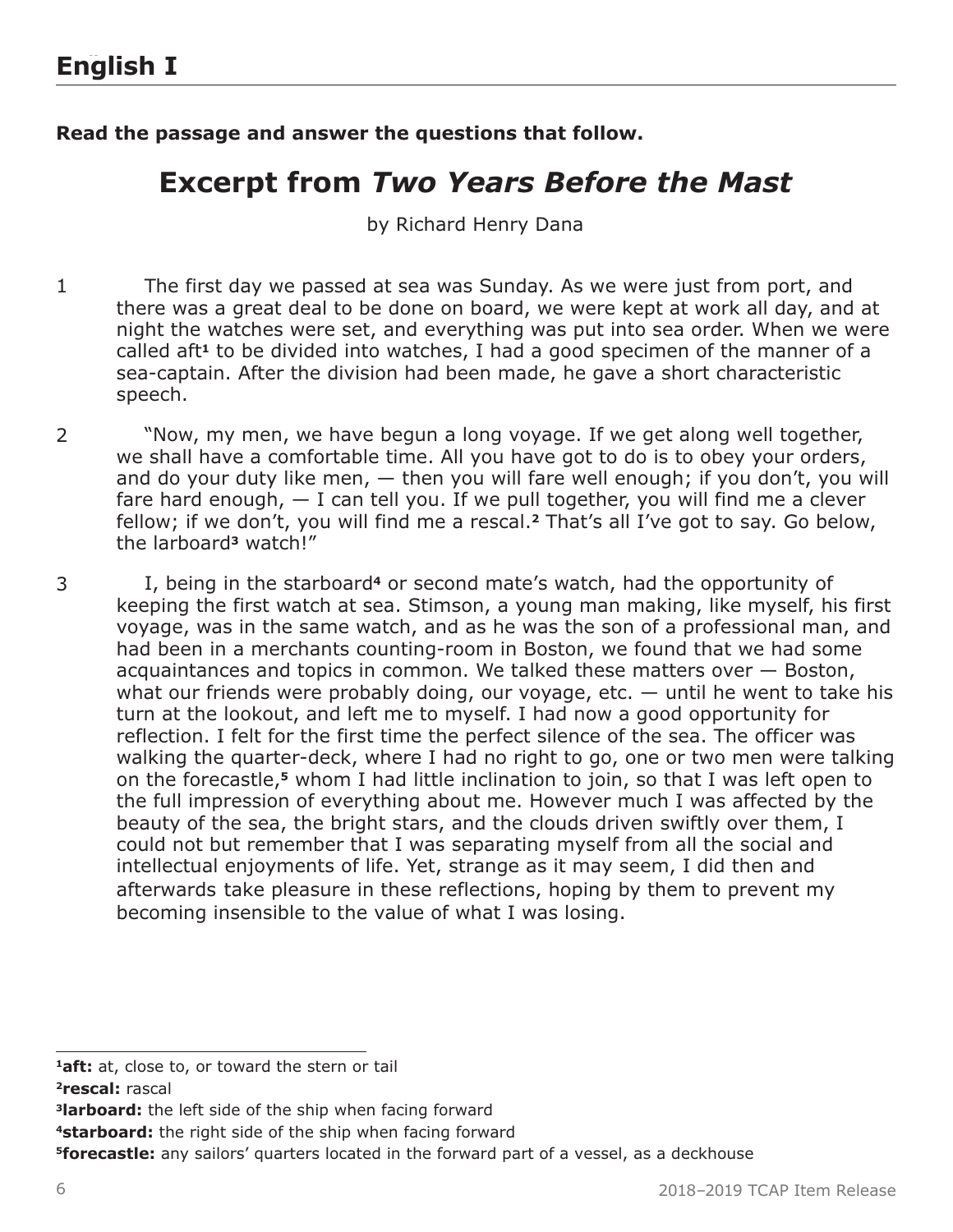4

But all my dreams were soon put to flight by an order from the officer to trim the yards,**6** as the wind was getting ahead; and I could plainly see by the looks the sailors occasionally cast to windward, and by the dark clouds that were fast coming up, that we had bad weather to prepare for, and I had heard the captain say that he expected to be in the Gulf Stream by twelve o'clock. In a few minutes eight bells were struck, the watch called, and we went below. I now began to feel the first discomforts of a sailor's life. The steerage, in which I lived, was filled with coils of rigging, spare sails, old junk, and ship stores, which had not been stowed away. Moreover, there had been no berths put up for us to sleep in, and we were not allowed to drive nails to hang our clothes upon. The sea, too, had risen, the vessel was rolling heavily, and everything was pitched about in grand confusion. There was a complete "hurrah's nest," as the sailors say, "everything on top and nothing at hand." A large hawser**7** had been coiled away on my chest; my hats, boots, mattress, and blankets had all fetched away and gone over to leeward, and were jammed and broken under the boxes and coils of rigging. To crown all, we were allowed no light to find anything with, and I was just beginning to feel strong symptoms of seasickness, and that listlessness and inactivity which accompany it. Giving up all attempts to collect my things together, I lay down on the sails, expecting every moment to hear the cry, "All hands ahoy!" which the approaching storm would make necessary. I shortly heard the raindrops falling on deck thick and fast, and the watch evidently had their hands full of work, for I could hear the loud and repeated orders of the mate, trampling of feet, creaking of the blocks, and all the accompaniments of a coming storm. In a few minutes the slide of the hatch was thrown back, which let down the noise and tumult of the deck still louder, the cry of "All hands ahoy! tumble up here and take in sail," saluted our ears, and the hatch was quickly shut again. When I got upon deck, a new scene and a new experience was before me.

- 5 The little brig was close-hauled upon the wind, and lying over, as it then seemed to me, nearly upon her beam ends. The heavy head sea was beating against her bows with the noise and force almost of a sledgehammer, and flying over the deck, drenching us completely through. The topsail halyards**8** had been let go, and the great sails were filling out and backing against the masts with a noise like thunder; the wind was whistling through the rigging; loose ropes were flying about; loud and, to me, unintelligible orders constantly given, and rapidly executed; and the sailors "singing out" at the ropes in their hoarse and peculiar strains.
- 6 In addition to all this, I had not got my "sea legs on," was dreadfully seasick, with hardly strength enough to hold on to anything, and it was "pitch dark." This was my condition when I was ordered aloft, for the first time, to reef topsails.**<sup>9</sup>**

**<sup>6</sup>trim the yards:** to make sails ready for sailing

**<sup>7</sup>hawser:** a heavy rope for mooring or towing

**<sup>8</sup>halyards:** lines or tackle used to hoist a spar, sail, or flag

**<sup>9</sup> reef topsails:** to draw in part of the sail to reduce the area exposed to the wind

Excerpt from *Two Years Before the Mast* by Richard Henry Dana. In the public domain.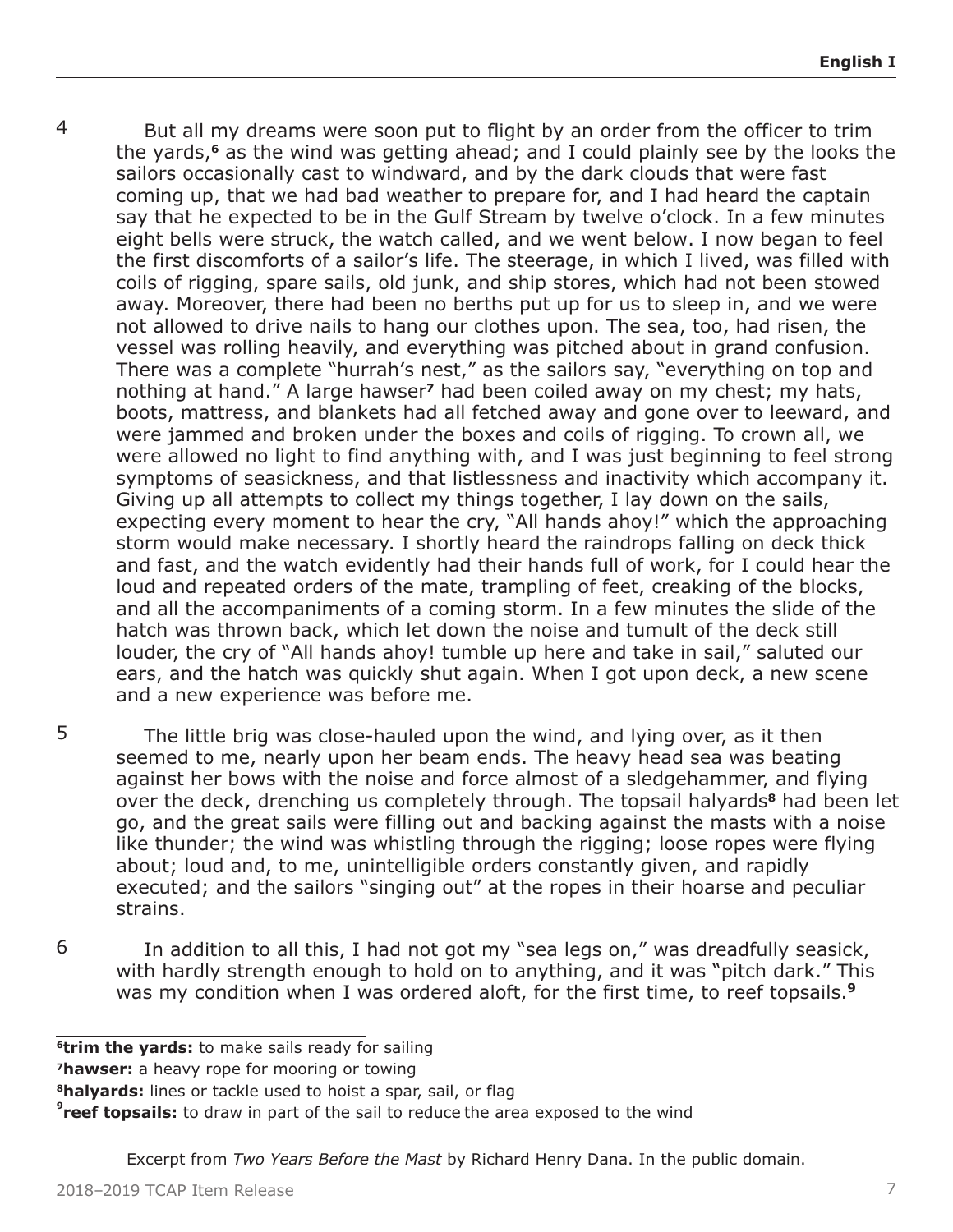The following item has two parts. Answer Part A and then answer Part B. **1.**

# **Part A**

What does paragraph 2 reveal about the sea-captain?

- A. He expects complete submission from his crew.
- **B.** He is afraid the sailors might revolt against him.
- C. He has had trouble with disrespectful crew members in the past.
- **D.** He thinks the sailors are defiant and irresponsible.

# **Part B**

How does this speech emphasize the sea-captain's perspective?

- A. He is directing the crew to be industrious.
- **B.** He is threatening the crew against defying him.
- **C.** He is warning the crew of the dangers they will face.
- **D.** He is encouraging the crew to get along with each other.
- **2.** The following item has two parts. Answer Part A and then answer Part B.

# **Part A**

In paragraph 3, what did the narrator mean when he said he "had little inclination to join" the men talking on the forecastle?

- A. He didn't have to join them.
- **B.** He didn't need to join them.
- **C.** He didn't expect to join them.
- **D.** He didn't want to join them.

# **Part B**

What quotation from the paragraph **best** supports the correct answer in Part A?

- A. "I had now a good opportunity for reflection."
- **B.** "I felt for the first time the perfect silence of the sea."
- **C.** "I had no right to go"
- **D.** "I could not but remember"
- **E.** "I was losing"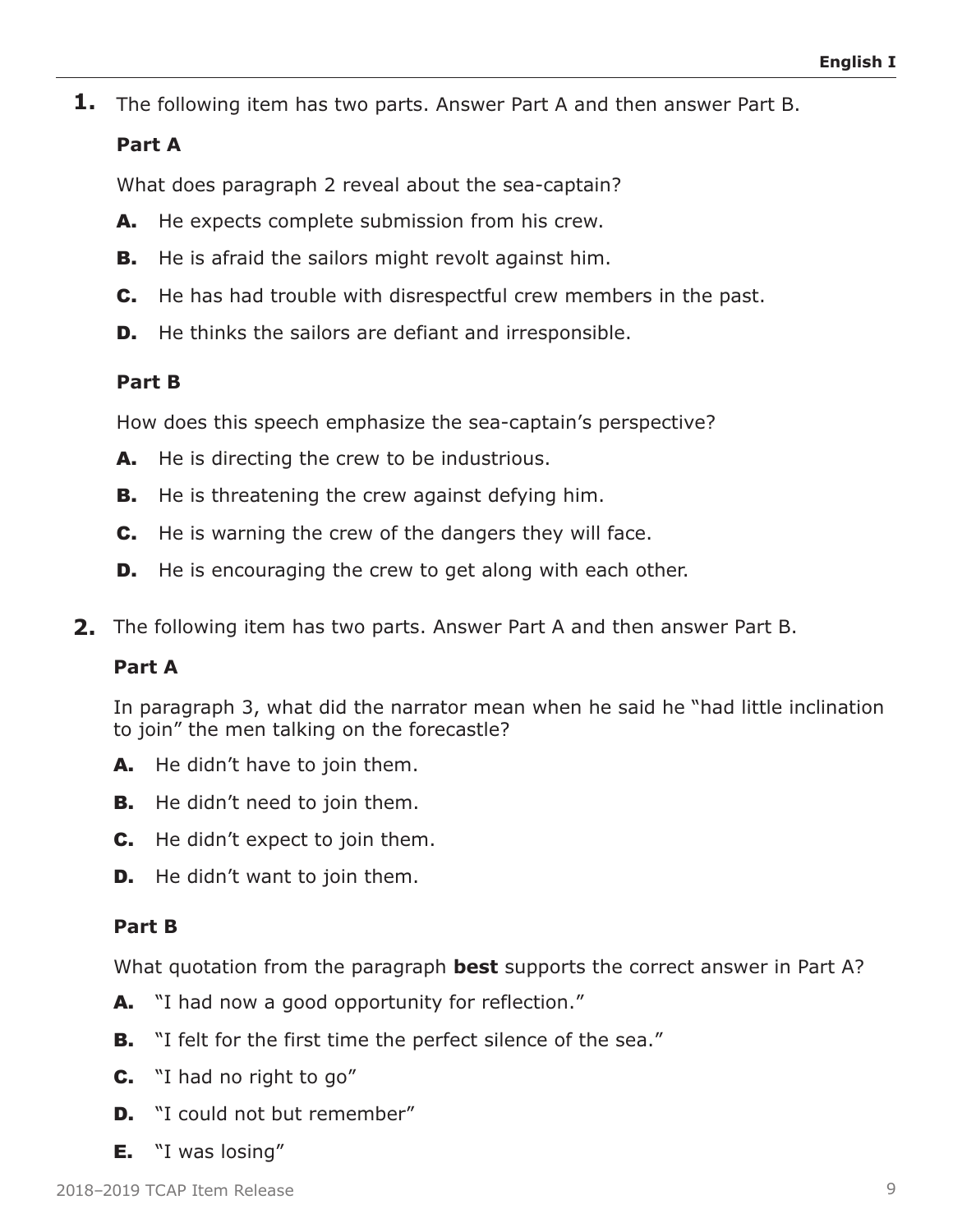- What effect does the first sentence of paragraph 4 create in the passage? **3.**
	- A. It suggests that the narrator will soon find himself dissatisfied with life at sea.
	- **B.** It provides an explanation for why the narrator has difficulty sleeping.
	- C. It signals a shift from the meditative mood of the narrator to a sense of foreboding.
	- **D.** It emphasizes the difference between the narrator and the more experienced sailors.
- In paragraph 4, what is the significance of the narrator's reaction to the "complete hurrah's nest'" of his belongings in the steerage cabin? **4.**
	- A. It indicates a realization of the difficult conditions that he will face on the voyage.
	- **B.** It shows that he is reconsidering the wisdom of his choice to become a sailor.
	- C. It suggests he will have an even stronger reaction to the more intense scene on deck.
	- **D.** It implies that he has a tendency to give up easily when a situation is beyond his control.
- **5.** How does having the narrator below deck when the storm strikes affect the plot?
	- **A.** It shows that the narrator is eager to prove himself as a new sailor.
	- **B.** It emphasizes the narrator's inexperience when he is called on deck.
	- **C.** It explains why the narrator feels seasick and is unable to help on deck.
	- **D.** It increases the sense of drama when the narrator goes back on deck.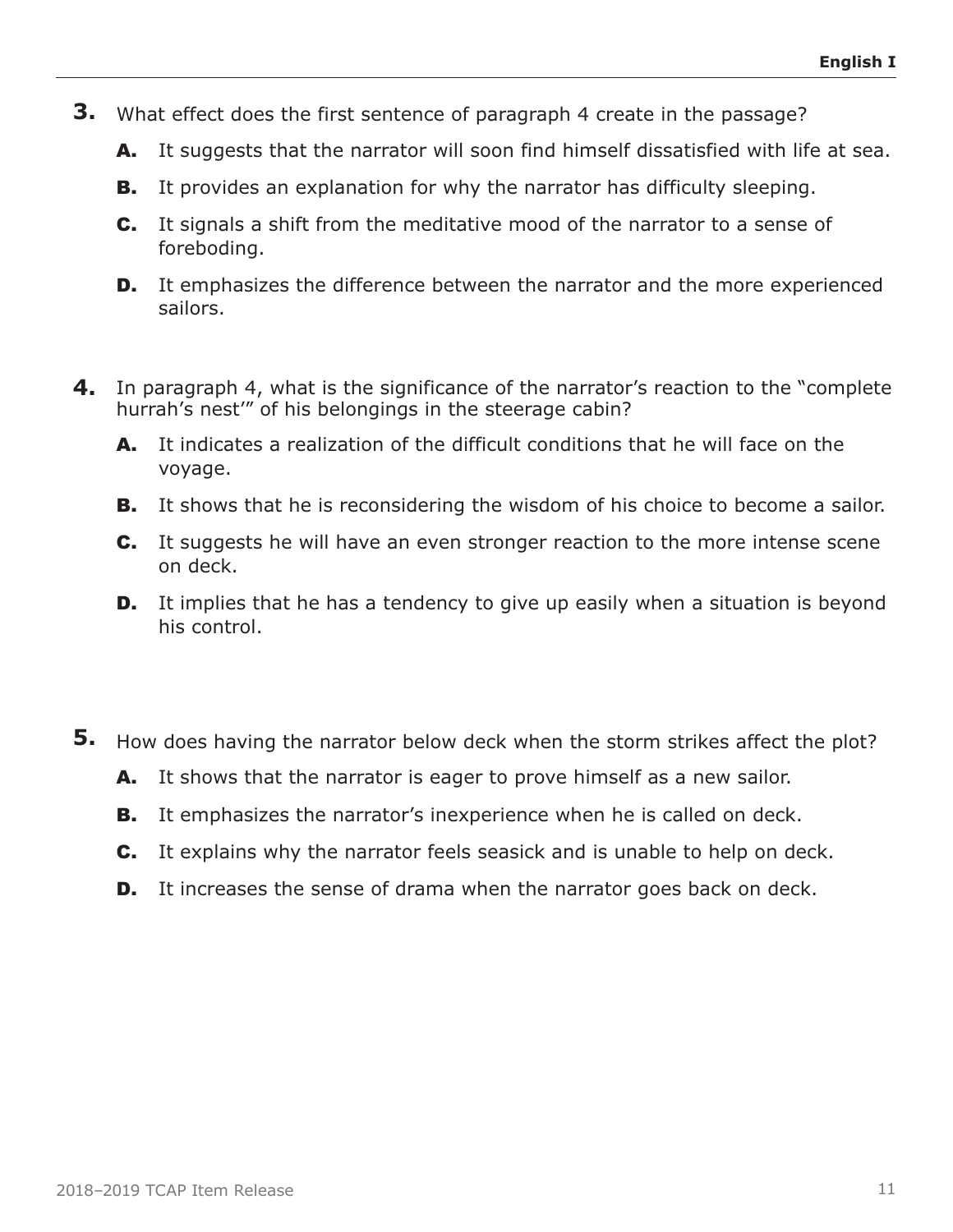The following item has two parts. Answer Part A and then answer Part B. **6.**

#### **Part A**

What is a central idea in the passage?

- A. The narrator fears for his life during the storm.
- **B.** The narrator is not prepared for life on the ship.
- **C.** The narrator wishes he hadn't agreed to go to sea.
- **D.** The narrator believes sailors should be treated better.

## **Part B**

Which detail **best** states the central idea?

- A. "I was separating myself from all the social and intellectual enjoyments of life." (paragraph 3)
- **B.** "we were allowed no light to find anything with" (paragraph 4)
- **C.** "drenching us completely through" (paragraph 5)
- **D.** "I had not got my 'sea legs on'" (paragraph 6)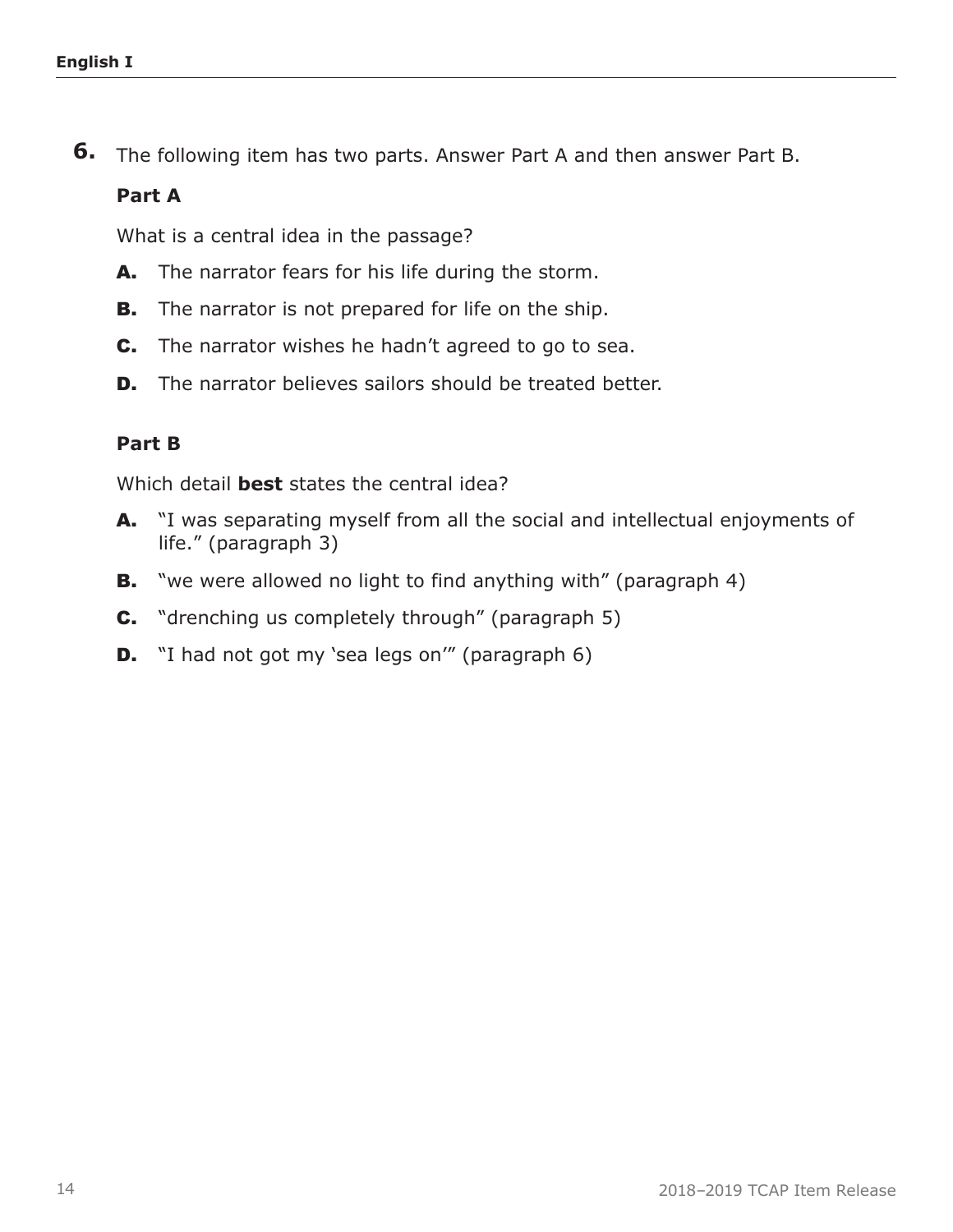**Read the passage and answer the questions that follow.**

# **Excerpt from** *Tomatoland: How Modern Industrial Agriculture Destroyed Our Most Alluring Fruit*

by Barry Estabrook

# **On the Tomato Trail**

- 1
- My obituary's headline would have read "Food Writer Killed by Flying Tomato."
- 2 On a visit to my parents' condominium in Naples, Florida, I was mindlessly driving along the flat, straight pavement of I-75, when I came up behind one of those gravel trucks that seem to be everywhere in southwest Florida's rush to convert pine woods and cypress stands into gated communities and shopping malls. But as I drew closer, I saw that the tractor trailer was top heavy with what seemed to be green Granny Smith apples. When I pulled out to pass, three of them sailed off the truck, narrowly missing my windshield. Chastened, I eased back into my lane and let the truck get several car lengths ahead. Every time it hit the slightest bump, more of those orbs would tumble off. At the first stoplight, I got a closer look. The shoulder of the road was littered with green tomatoes so plasticine and so identical they could have been stamped out by a machine. Most looked smooth and unblemished. A few had cracks in their skins. Not one was smashed. A ten-foot drop followed by a sixty-mile-per-hour impact with pavement is no big deal to a modern, agribusiness tomato.
- 3 If you have ever eaten a fresh tomato from a grocery store or restaurant, chances are good that you have eaten a tomato much like the ones aboard that truck. Although tomatoes are farmed commercially in about twenty states, Florida alone accounts for one-third of the fresh tomatoes raised in the United States, and from October to June, virtually all the fresh-market, field-grown tomatoes in the country come from the Sunshine State, which ships more than one billion pounds to the United States, Canada, and other countries every year. It takes a tough tomato to stand up to the indignity of such industrial-scale farming, so most Florida tomatoes are bred for hardness, picked when still firm and green (the merest trace of pink is taboo), and artificially gassed with ethylene in warehouses until they acquire the rosy-red skin tones of a ripe tomato.
- 4 Beauty, in this case, is only skin deep. According to figures compiled by the U.S. Department of Agriculture, Americans bought \$5 billion worth of perfectly round, perfectly red, and, in the opinion of many consumers, perfectly tasteless commercially grown fresh tomatoes in 2009 — our second most popular vegetable behind lettuce. We buy winter tomatoes, but that doesn't mean we like them. In survey after survey, fresh tomatoes fall at or near the bottom in rankings of consumer satisfaction. No one will ever be able to duplicate the flavor of garden-grown fruits and vegetables at the supermarket (or even the farmers' market), but there's a reason you don't hear consumers bemoaning the taste of supermarket cabbages, onions, or potatoes. Of all the fruits and vegetables we eat, none suffers at the hands of factory farming more than a tomato grown in the wintertime fields of Florida.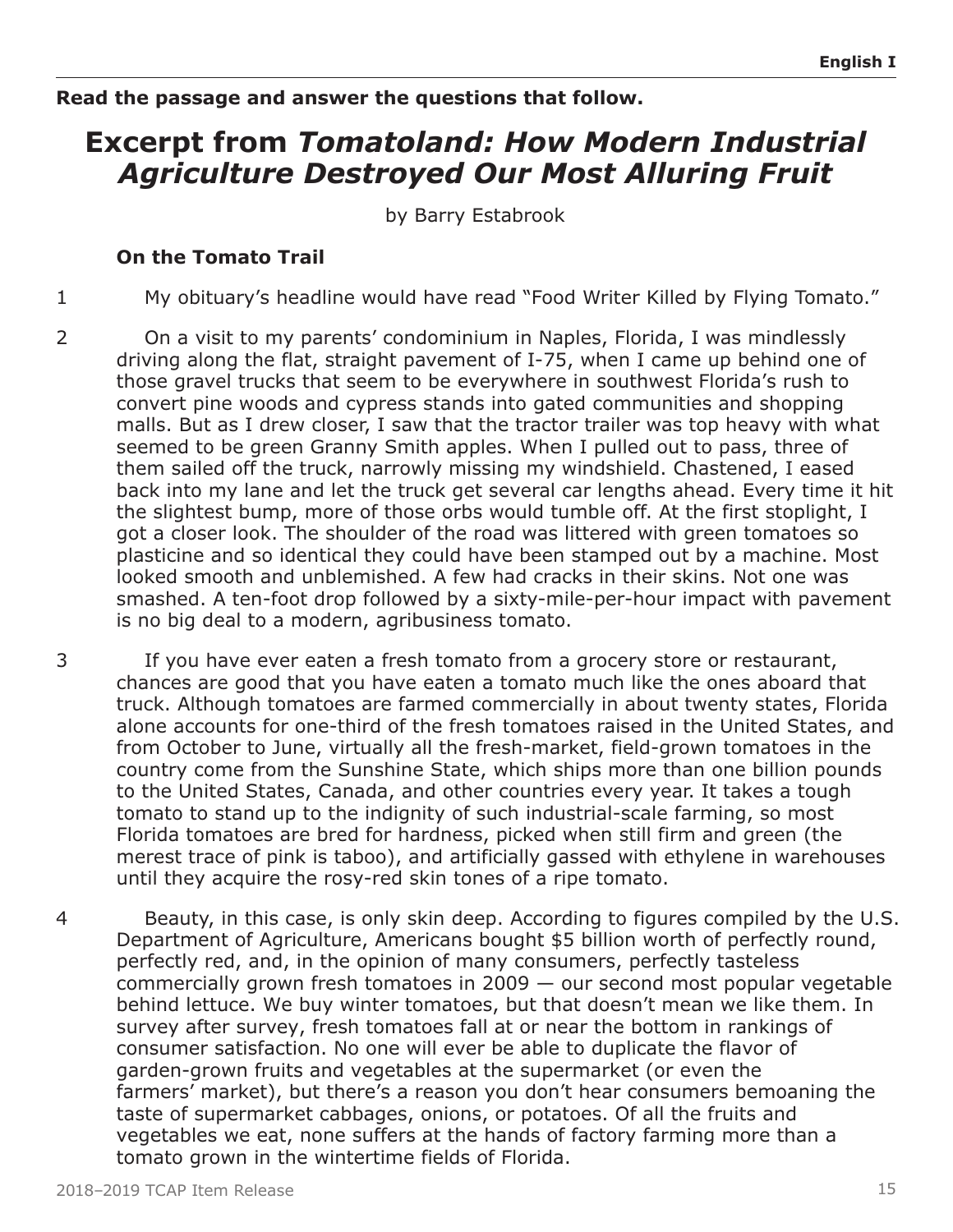- 5 Perhaps our taste buds are trying to send us a message. Today's industrial tomatoes are as bereft of nutrition as they are of flavor. According to analyses conducted by the U.S. Department of Agriculture, 100 grams of fresh tomato today has 30 percent less vitamin C, 30 percent less thiamin, 19 percent less niacin, and 62 percent less calcium than it did in the 1960s. But the modern tomato does shame its 1960s counterpart in one area: It contains fourteen times as much sodium.
- 6 A couple of winters ago, I bought an assortment of supermarket tomatoes and brought them home for a tasting. I put four on the counter and reached for a cutting board, accidentally nudging one. I was too slow to stop it and watched as it rolled off the counter and fell on our newly refinished pine floor. It hit and traveled for a few feet but incurred no damage. As I retrieved it, my partner came into the kitchen, and I tossed the tomato at her playfully. She shrieked and dodged, and my hardy store-bought tomato struck the floor with the solid thud of a baking potato. I bowled the fruit through the kitchen door, across the dining room, over a wooden threshold, onto the tile floor of the sunroom, where The Tomato That Would Not Die crashed against the door. No damage done.
- 7 The best way to experience true tomato taste is to grow your own. Little wonder that tomatoes are by far the most popular vegetable for home gardeners, found in nearly nine out of ten backyard plots. Both The Tomato That Would Not Die and the heirloom Brandywines in my Vermont garden are of the species Solanum lycopersicum, and both are red. But the similarity ends there. My Brandywines are downright homely — lumpy, deeply creased, and scarred, they look like badly sunburned Rubens derrieres. Nor are they made for travel. More often than not, one will spontaneously split during the twenty-five-yard stroll from garden to kitchen. If not eaten within a day or so after being picked, they develop brownish bruises and begin leaking a watery orange liquid. But that rarely happens. Around our place, Brandywines go fast. They may be ugly. And fragile. Yet there is no better-tasting tomato than a garden-ripe Brandywine. With sweetness and tartness playing off each other perfectly, and juices that burst into your mouth in a surge that forces you to abandon all pretext of good table manners and to slurp, a real tomato's taste is the distilled essence of sun, warm soil, and fine summer days.

Excerpt from *Tomatoland: How Modern Industrial Agriculture Destroyed Our Most Alluring Fruit* by Barry Estabrook. Copyright © 2011, Andrews McMeel Universal. Used by permission of the publisher via Copyright Clearance Center.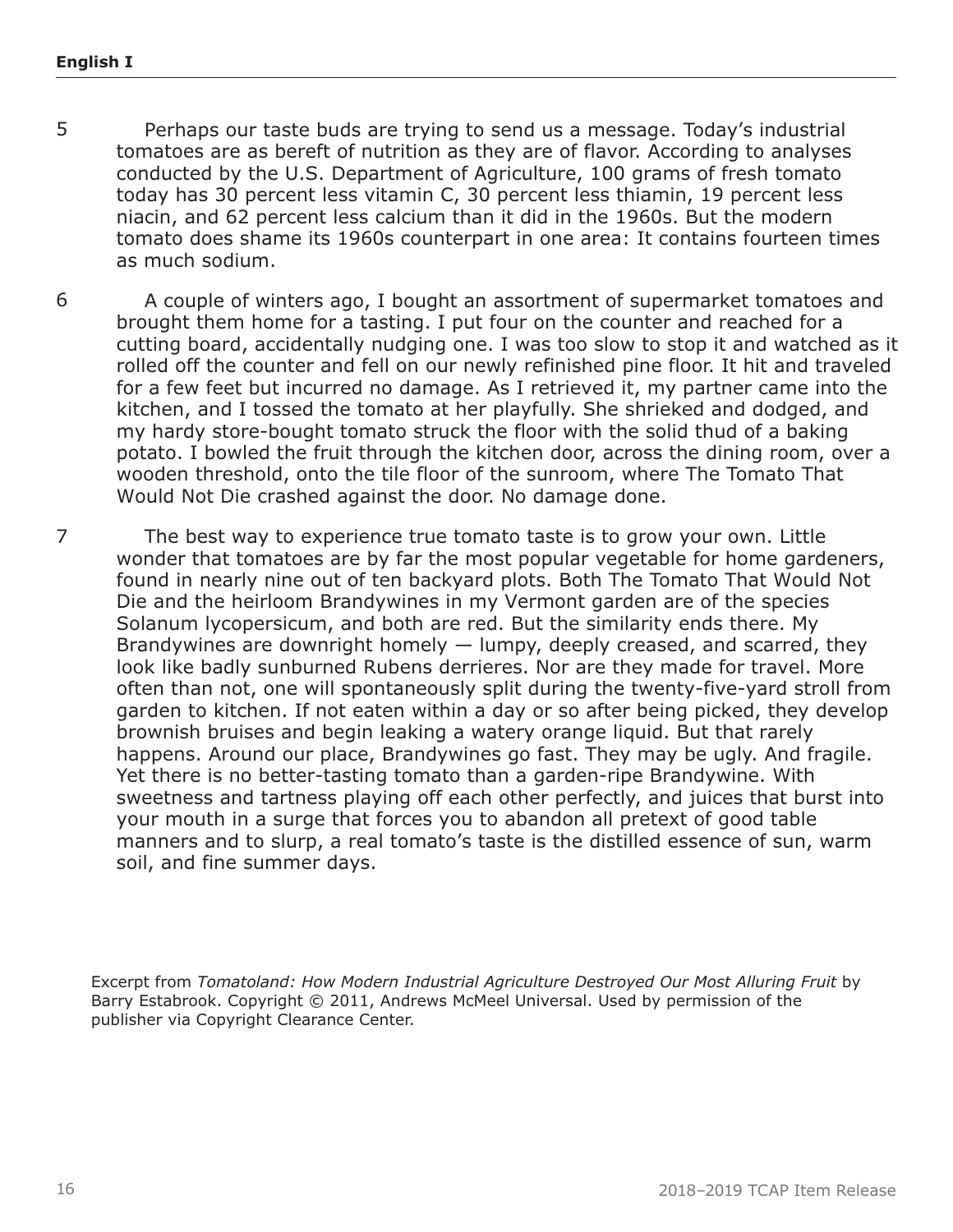- What tone is established in paragraph 1? **7.**
	- A. bleak
	- **B.** resentful
	- C. witty
	- D. modest
- **8.** How does the author develop the idea that the beauty of commercially grown tomatoes is only "skin deep" (paragraph 4)?
	- A. by contrasting the appearance of tomatoes with consumer satisfaction
	- **B.** by explaining how easily tomatoes grown in gardens are bruised and cracked
	- **C.** by comparing how tomatoes look to other commercially grown vegetables
	- **D.** by describing the damage done to commercial vegetables during shipment to market
- **Read this sentence from paragraph 4. 9.**

**No one will ever be able to duplicate the flavor of garden-grown fruits and vegetables at the supermarket (or even the farmers' market), but there's a reason you don't hear consumers bemoaning the taste of supermarket cabbages, onions, or potatoes.**

How does this sentence help the author develop the idea that commercial farming methods are responsible for consumer dissatisfaction?

- **A.** The sentence shows that other vegetables have grown more popular in recent years.
- **B.** The sentence suggests that the quality of other vegetables is much closer to garden fresh.
- **C.** The sentence cautions against comparing supermarket vegetables to those grown in gardens.
- **D.** The sentence offers alternative suggestions for purchasing vegetables that taste home grown.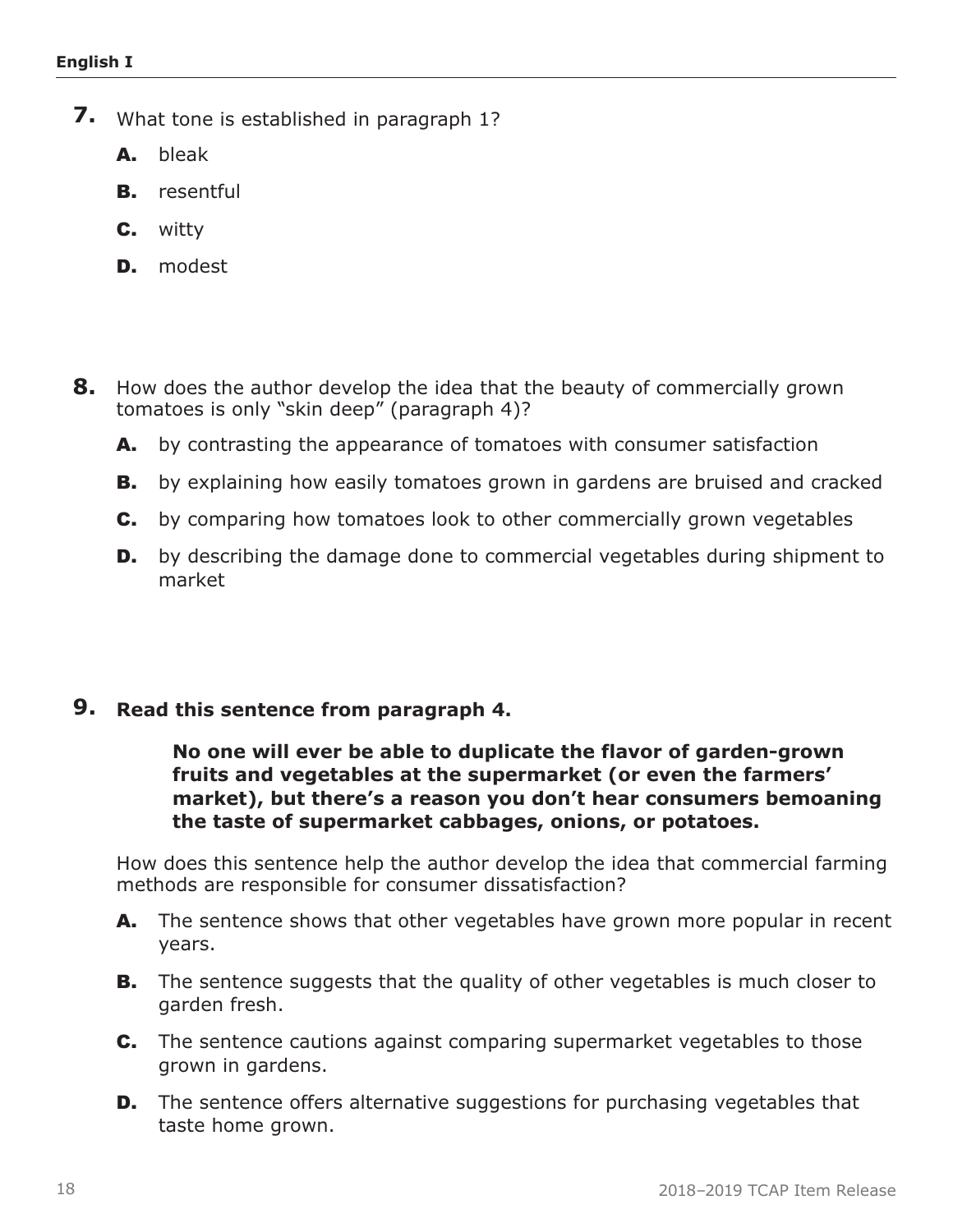- How does the author support the claim that factory farming has had a larger impact on tomatoes than other vegetables? **10.**
	- A. by relating information about the quantity of tomatoes grown in Florida
	- **B.** by including a detailed description of how tomatoes are harvested and ripened
	- C. by citing statistics that show how satisfaction with tomatoes has declined
	- **D.** by contrasting differences in how tomatoes are farmed to how other vegetables are grown
- How does the author's use of words such as industrial, artificially, and factory help convey his point of view in the passage? **11.**
	- A. These words are used to illustrate the large impact farming practices have on consumers.
	- **B.** These words imply a loss of the essential qualities associated with traditional farming.
	- **C.** These words highlight the improvements farmers have made to improve crop production.
	- **D.** These words describe how farming practices have enhanced fruits and vegetables.
- Which of these statements is the **best** summary? **12.**
	- A. New commercial farming methods allow consumers to enjoy beautiful, fresh tomatoes even in winter.
	- **B.** Today factory farms produce tomatoes bred to be firmer and fresher than tomatoes grown in the past.
	- **C.** Modern farming techniques have made commercially grown tomatoes inferior to home grown varieties.
	- **D.** Tomatoes grown in home gardens are generally more prone to bruises than those grown commercially.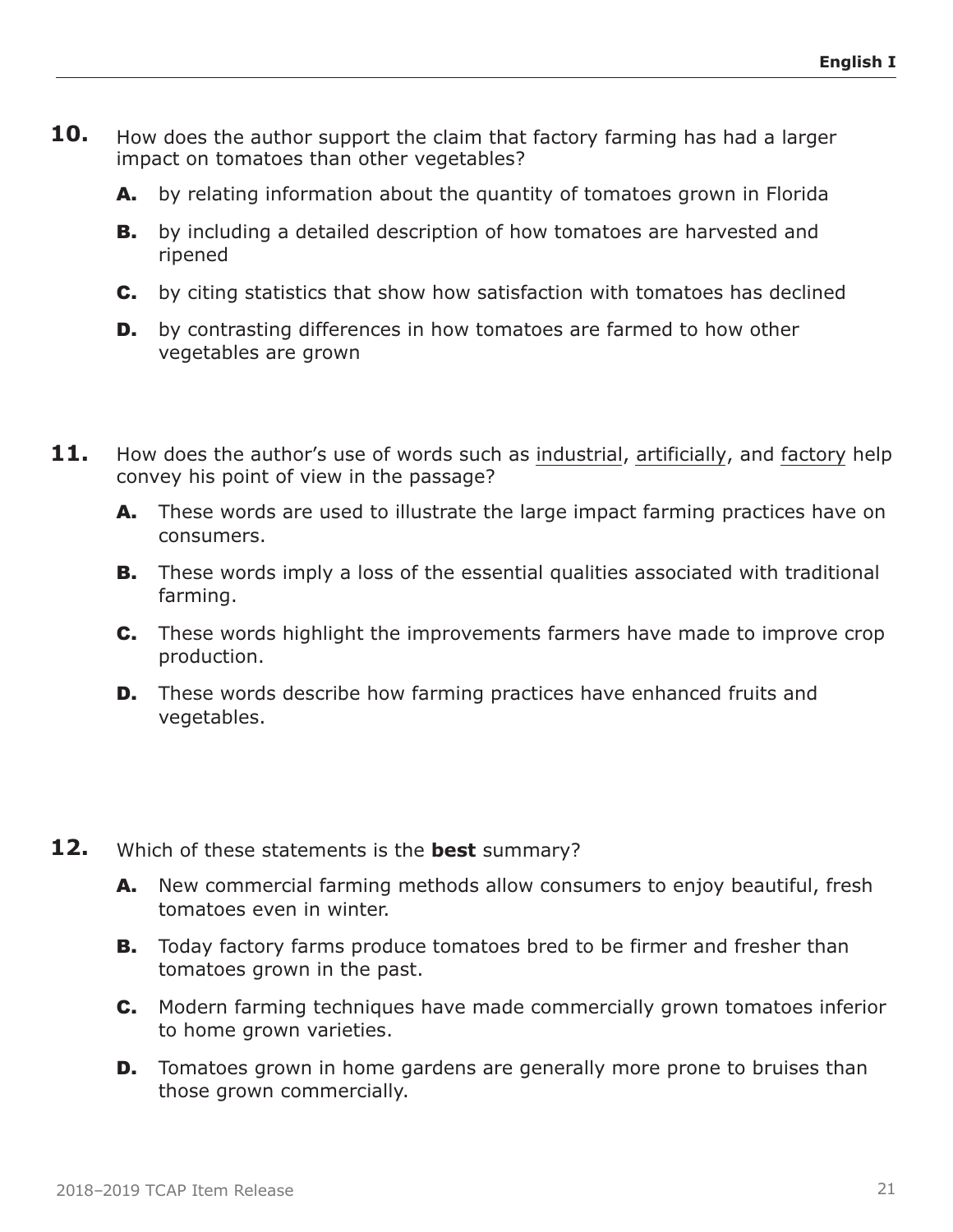- What rhetorical strategy does the author use to support his claims about tomatoes? **13.**
	- A. The author makes an observation about tomatoes based on scientific evidence and observation.
	- **B.** The author compares garden and commercially grown tomatoes and reports his findings objectively.
	- C. The author suggests that modern farming methods will begin to impact other vegetables as they have tomatoes.
	- **D.** The author uses personal stories to suggest a theory as to why people are dissatisfied with tomatoes.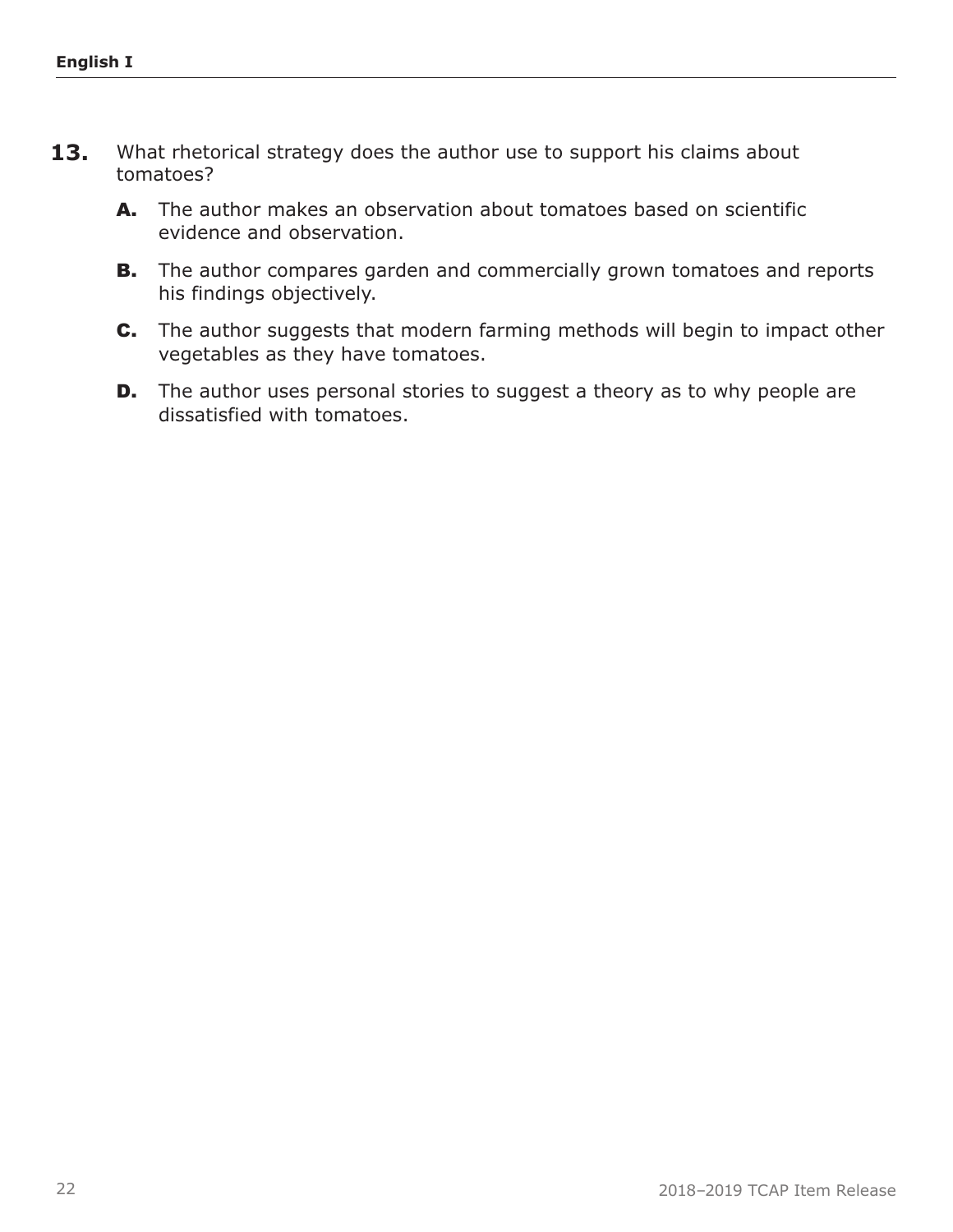#### **There are five underlined parts in the passage. They may contain errors to be corrected, or they may need to be changed for better wording. If a change is needed, select the correct replacement. If no change is needed, select "No change."**

Some people celebrate the lunar new year, but do you know what that is? It might be helpful to first consider the Western calendar which is also called the Gregorian calendar. It is used all over the world, accept in countries that follow religious calendars. The Gregorian calendar is a solar calendar. The dates on the solar calendar are based on the Earth's position in relation to the Sun. So the Earth was in the same position relative to the Sun on the same day every year.

In contrast, the lunar calendar bases its months on the lunar cycle — the time from one full moon to the next. The length of lunar months varies from 29 to 30 days, but twelve lunar cycles add up to 354 days instead of 365. This is why the lunar new year, or Chinese New Year, is on a different date each year.

Although the lunar new year has been honored in Asia for centuries, in recent years other countries have observed it as well. One reason for this new interest; globalization. As people move around the globe, they get shown around other cultures and share in their celebrations. Whatever the reason, every new year is a cause for celebration.

Which change, if any, is needed to the underlined text? **14.**

#### **It might be helpful to first consider the Western calendar which is also called the Gregorian calendar.**

- A. It might be helpful to, first, consider the Western calendar which is also called, the Gregorian calendar.
- **B.** It might be helpful to first consider the Western calendar, which is also called the Gregorian calendar.
- C. It might be, helpful, to first consider the Western calendar, which is also called the Gregorian calendar.
- **D.** No change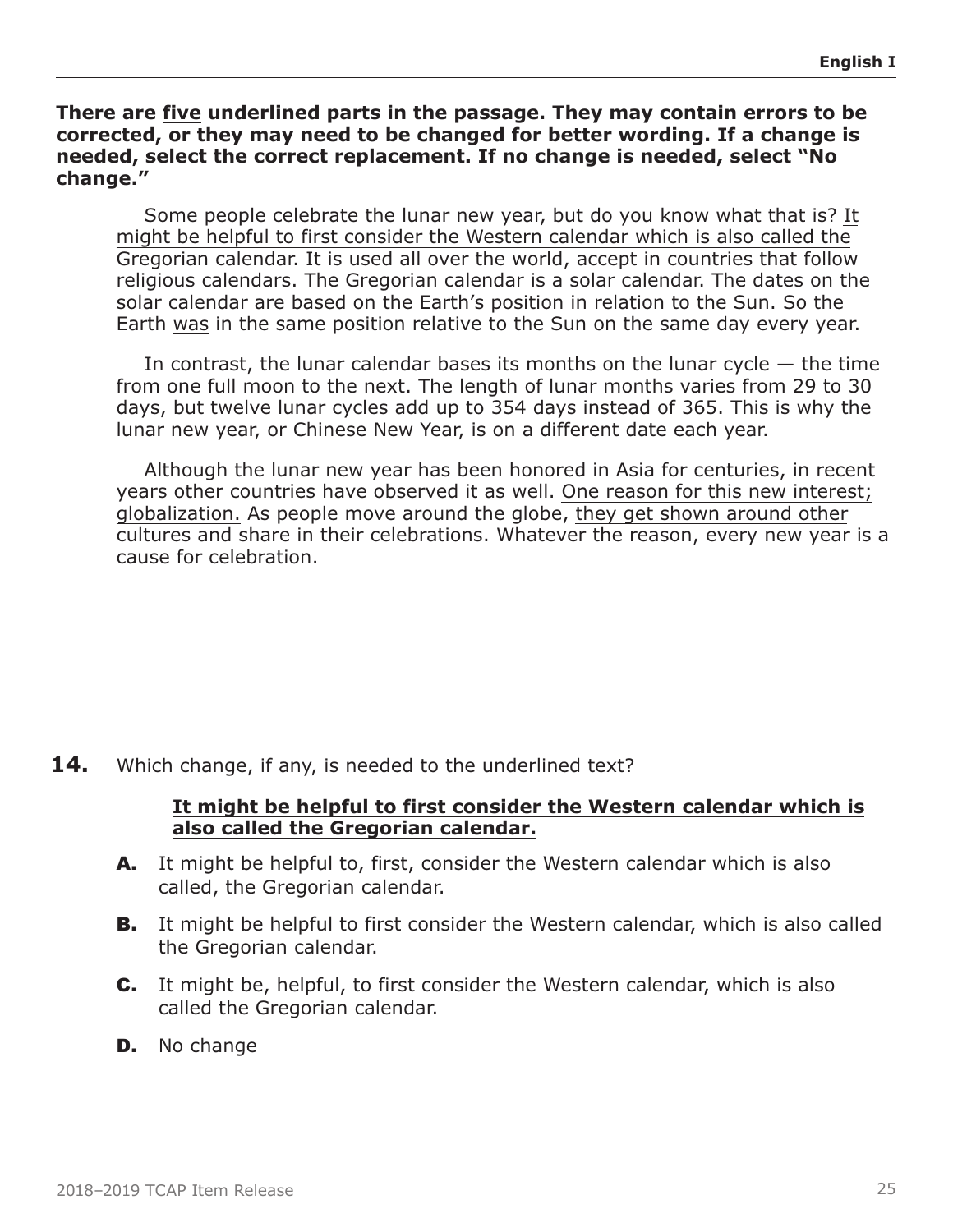Which change, if any, is needed to the underlined text? **15.**

**accept**

- A. except
- **B.** exception
- C. accepting
- **D.** No change
- Which change, if any, is needed to the underlined text? **16.**

#### **was**

- A. can be
- **B.** being
- C. will be
- **D.** No change
- Which change, if any, shows the **best** way to revise the underlined text? **17.**

## **One reason for this new interest; globalization.**

- A. One reason for this new interest is globalization.
- **B.** One reason  $-$  for this new interest  $-$  globalization.
- **C.** One reason for this new interest, globalization.
- **D.** No change
- Which change, if any, shows the **best** way to revise the underlined text? **18.**

# **they get shown around other cultures**

- A. they find themselves alerted to other cultures
- **B.** they are watchful about other cultures
- **C.** they experience other cultures
- **D.** No change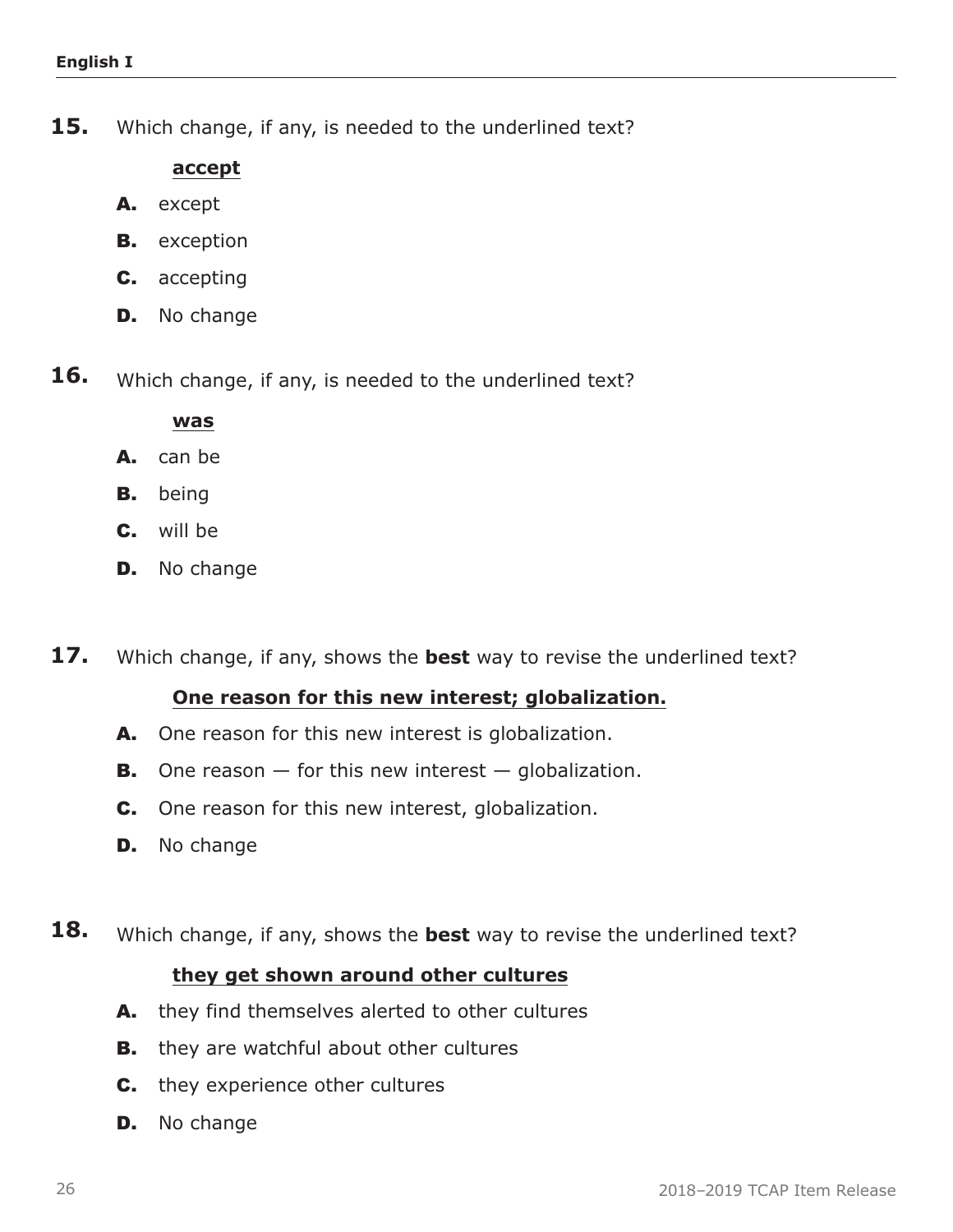# **Read the passages and answer the questions that follow.**

*The following passages are about Prometheus, a character from Greek mythology.*

# **Passage 1**

# **Prometheus**

by Michael Karas & Charilaos Megas

- 1 Prometheus was one of the Titans, son of Iapetus (also a Titan) and Clymene, an Oceanid. His brothers were Epimetheus, Atlas, and Menoetius. The name derives from the Greek word meaning "forethought."
- 2 During the Titanomachy, the war between the Titans and the Olympian gods, Prometheus sided with Zeus, helping to overthrow the old gods. Siding with the winning side, Prometheus avoided being punished with the rest of the Titans and was therefore not sent to Tartarus, the Underworld.
- 3 In all accounts, Prometheus was presented to be the protector and benefactor of mankind. In an event called Trick at Mecone, he tricked Zeus by asking him to choose between two offerings: beef hidden inside an ox's stomach (something pleasing hidden inside a repelling exterior) or bones wrapped in glistening fat (something inedible hidden inside a pleasing exterior). Zeus chose the latter and hence, a precedent was created in what humans could sacrifice from that moment; so, they kept the meat for themselves and sacrificed bones to the gods.
- 4 As a result of the trick at Mecone, Zeus was infuriated and decided to hide fire from mortals as punishment. Prometheus, in an effort to help humanity again, managed to steal fire back and give it to humans. More enraged, the father of gods asked Hephaestus to create Pandora, the first woman, who according to Hesiod, would bring troubles to mankind. He also punished Prometheus by having him chained to a rock, where an eagle ate his liver during the day, and the liver was regenerated during the night due to Prometheus' immortality. He was later saved by the demigod Hercules.

"Prometheus" by Michael Karas & Charilaos Megas. Copyright © 1997–2017, Publisher Michael Karas, GreekMythology.com. In the public domain.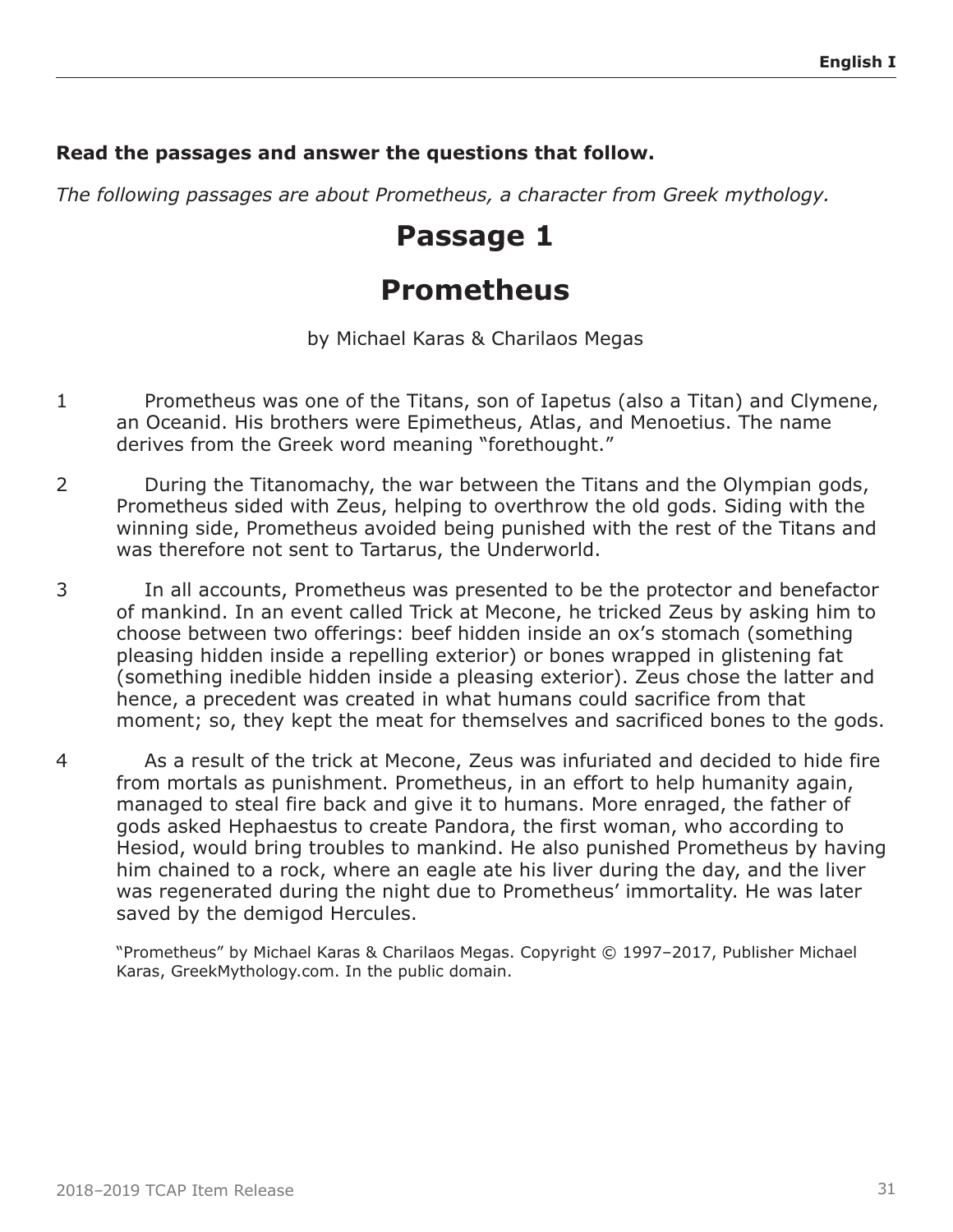# **Passage 2**

# **The Story of Prometheus**

by James Baldwin

- 5 Prometheus did not care to live amid the clouds on the mountain top. He was too busy for that. While the Mighty Folk were spending their time in idleness, drinking nectar and eating ambrosia, he was intent upon plans for making the world wiser and better than it had ever been before.
- 6 He went out amongst men to live with them and help them; for his heart was filled with sadness when he found that they were no longer happy as they had been during the golden days when Saturn was king. Ah, how very poor and wretched they were! He found them living in caves and in holes of the earth, shivering with the cold because there was no fire, dying of starvation, hunted by wild beasts and by one another — the most miserable of all living creatures.
- 7 THT They only had fire," said Prometheus to himself, "they could at least warm themselves and cook their food; and after a while they could learn to make tools and build themselves houses. Without fire, they are worse off than the beasts."
- 8 Then he went boldly to Jupiter and begged him to give fire to men, that they might have a little comfort through the long, dreary months of winter.
- 9 "Not a spark will I give," said Jupiter. "No, indeed! Why, if men had fire they might become strong and wise like ourselves, and after a while they would drive us out of our kingdom. Let them shiver with cold, and let them live like the beasts. It is best for them to be poor and ignorant, that so we Mighty Ones may thrive and be happy."
- 10 Prometheus made no answer; but he had set his heart on helping mankind, and he did not give up. He turned away, and left Jupiter and his mighty company forever.
- 11 As he was walking by the shore of the sea he found a reed, or, as some say, a tall stalk of fennel, growing; and when he had broken it off he saw that its hollow center was filled with a dry, soft pith which would burn slowly and keep on fire a long time. He took the long stalk in his hands, and started with it towards the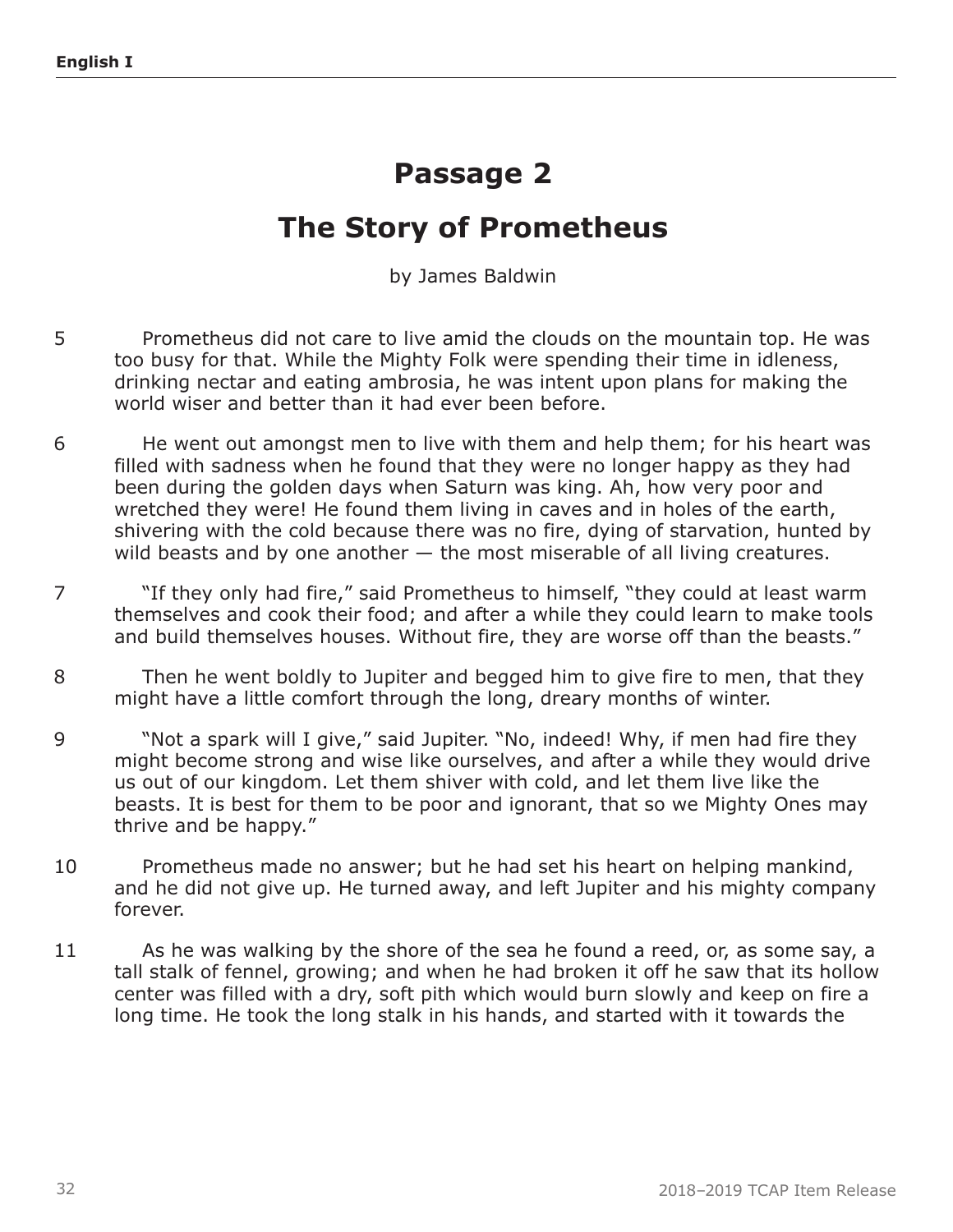dwelling of the sun in the far east.

- 12 "Mankind shall have fire in spite of the tyrant who sits on the mountain top," he said.
- 13 He reached the place of the sun in the early morning just as the glowing, golden orb was rising from the earth and beginning his daily journey through the sky. He touched the end of the long reed to the flames, and the dry pith caught on fire and burned slowly. Then he turned and hastened back to his own land, carrying with him the precious spark hidden in the hollow center of the plant.
- 14 He called some of the shivering men from their caves and built a fire for them, and showed them how to warm themselves by it and how to build other fires from the coals. Soon there was a cheerful blaze in every rude home in the land, and men and women gathered round it and were warm and happy, and thankful to Prometheus for the wonderful gift which he had brought to them from the sun.

Excerpt from "The Story of Prometheus" by James Baldwin, from *Old Greek Stories*, Authorama.com (Philipp Lenssen). In the public domain.

The following item has two parts. Answer Part A and then answer Part B. **19.**

## **Part A**

What tone is created by the words shivering, starvation, and miserable in paragraph 6?

- A. anxious and distressed
- **B.** uncertain and cautious
- C. observant and watchful
- **D.** surprised and amazed

## **Part B**

Which other group of words from paragraph 6 also contributes to this tone?

- A. "out amongst men"
- **B.** "when Saturn was king"
- **C.** "very poor and wretched"
- **D.** "all living creatures"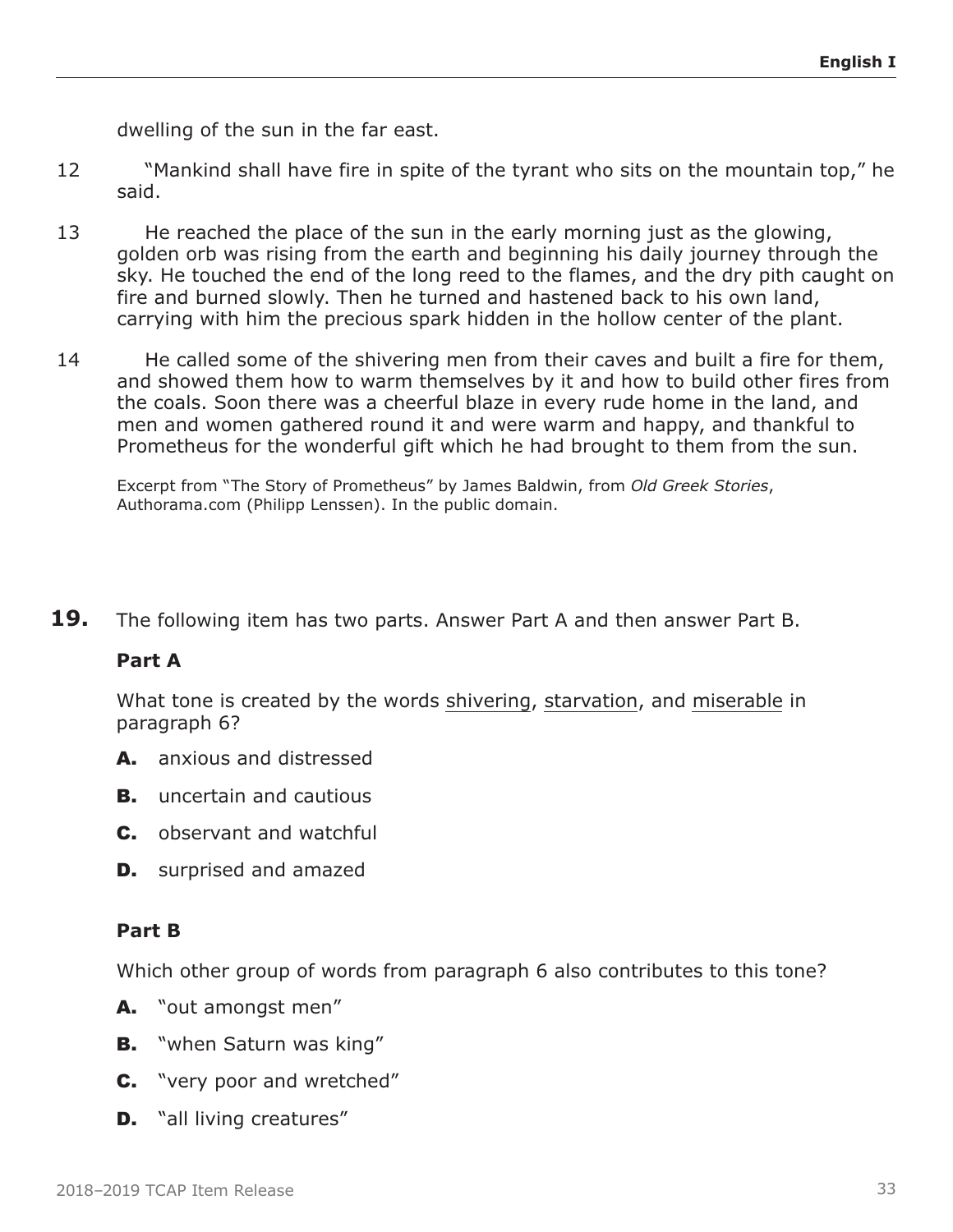The following item has two parts. Answer Part A and then answer Part B. **20.**

#### **Part A**

What theme is developed in paragraphs 5–9?

- A. It is hard to give up a pleasant, luxurious existence.
- **B.** The strong care little about the troubles of the weak.
- **C.** People often resent those who are more fortunate.
- **D.** We must be prepared to make our own lives better.

# **Part B**

Which detail from passage 2 **best** conveys the theme identified in Part A?

- A. "Prometheus did not care to live amid the clouds on the mountain top. He was too busy for that." (paragraph 5)
- **B.** "Ah, how very poor and wretched they were! He found them living in caves and in holes of the earth, shivering with the cold. . . ." (paragraph 6)
- **C.** "Then he went boldly to Jupiter and begged him to give fire to men, that they might have a little comfort through the long, dreary months of winter." (paragraph 8)
- **D.** "It is best for them to be poor and ignorant, that so we Mighty Ones may thrive and be happy.'" (paragraph 9)

- What information does passage 1 add to the account of the gift of fire in passage 2? **21.**
	- A. Passage 1 explains why Prometheus wanted to help mankind.
	- **B.** Passage 1 tells what other gifts Prometheus gave to mankind.
	- **C.** Passage 1 tells what happened to Prometheus after he gave fire to mankind.
	- **D.** Passage 1 explains how mankind changed after receiving fire from Prometheus.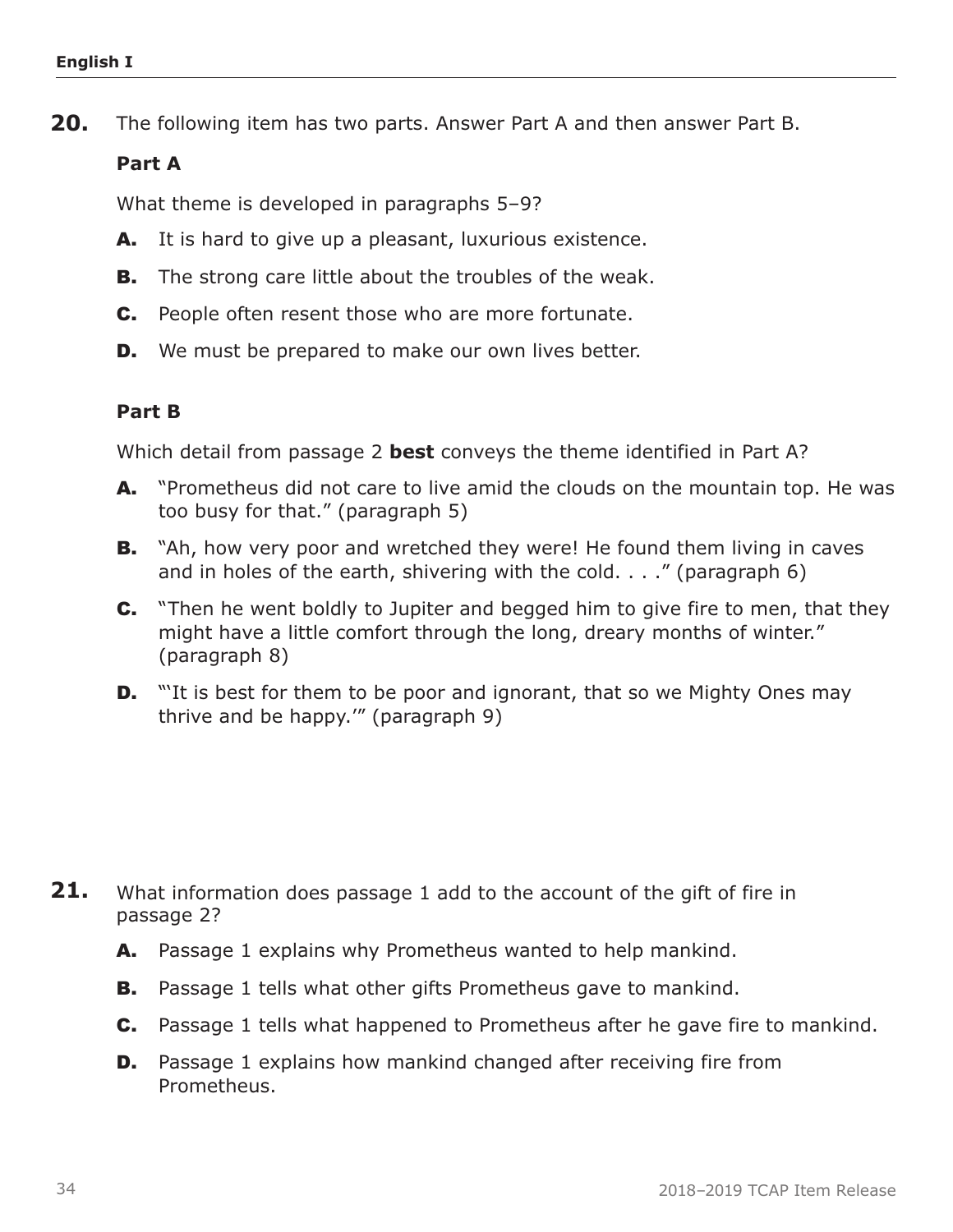- The beginning of passage 2 reveals that Prometheus was living "amid the clouds at the mountain top." What does passage 1 suggest about his situation? **22.**
	- A. He was invited to live there because he was the son of a Titan and an Oceanid.
	- **B.** He was allowed to live there because he helped Zeus overthrow the Titans.
	- **C.** He was encouraged to live there so that Zeus and the other gods could learn from him.
	- **D.** He was required to live there so he would not stir up trouble between the gods and mankind.
- In **both** passages, what inference can the reader make from Prometheus's actions? **23.**
	- A. He valued the people's comfort despite the opinion of the gods.
	- **B.** He knew the gods would ignore his plea, but he tried anyway.
	- C. He believed the people would reward him for helping them.
	- **D.** He feared that the gods would find out how he helped the people.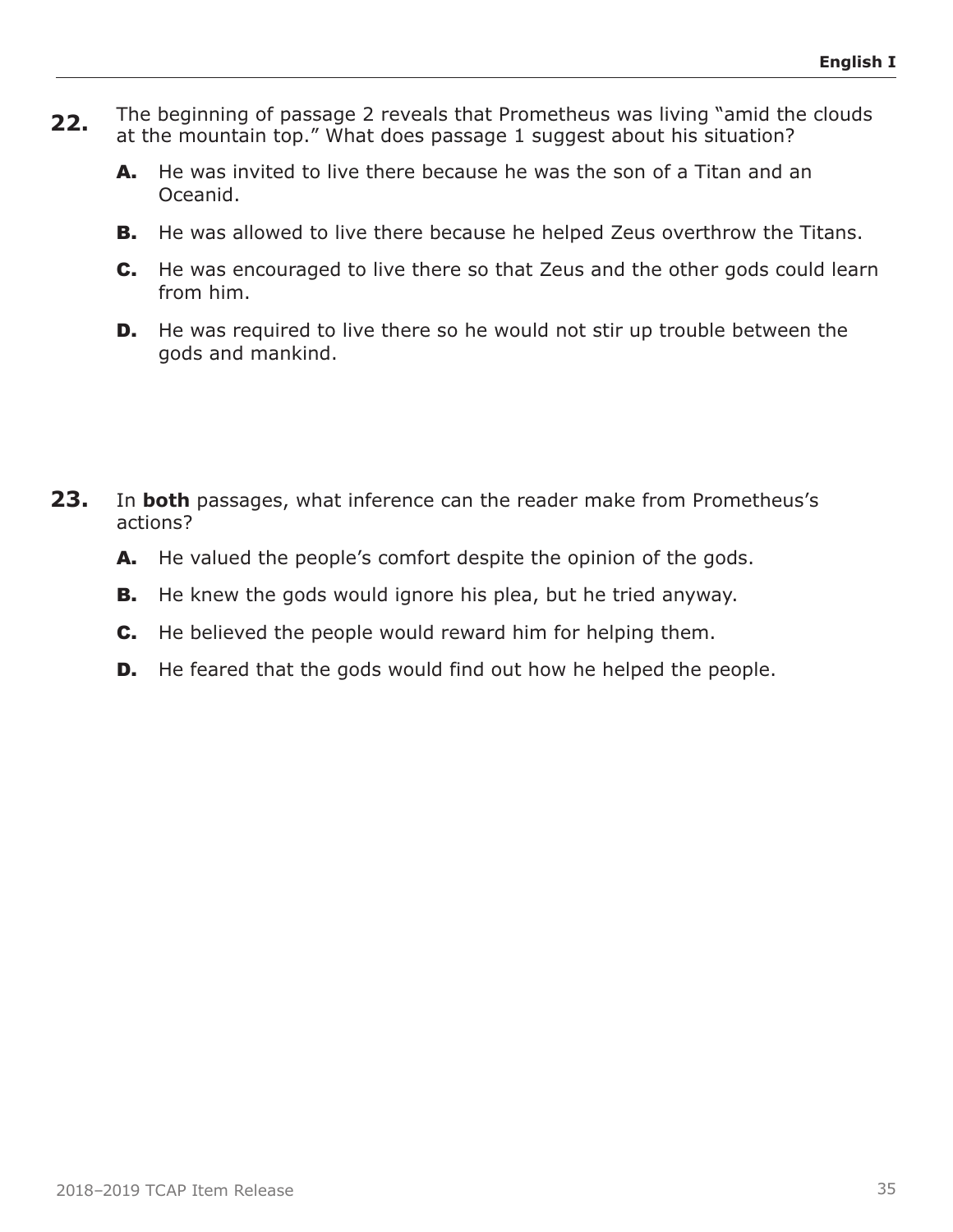**There are five underlined parts in the passage. They may contain errors to be corrected, or they may need to be changed for better wording. If a change is needed, select the correct replacement. If no change is needed, select "No change."**

Nikki Giovanni is an award-winning writer and activist who was born in Knoxville, Tennessee, in 1943. As a child, her family moved to Cincinnati, Ohio. There, she grew up listening to her grandmother's rich stories and reading her mother's novels.

Giovanni attended Fisk University, where being the editor of the literary magazine and earned a degree in history. After college, she went to graduate school, became actively involved in the Civil Rights Movement, and began writing poems. Her first book of poetry titled Black Feeling, Black Talk was published in 1968, shortly after the death of Dr. Martin Luther King Jr. The book sold more than  $10,000$  copies in one year. Her poetry reflects issues that are important to her, such as family and ethnic pride. She has published more than a dozen poetry collections and numerous children's books.

Giovanni's academic career has spanned decades. I believe she has taught creative writing and black studies at numerous universities. She has also earned the title of University Distinguished Professor. There is no higher academic honors at the university level. Today, she continues to write, lecture, and read her poems.

Which change, if any, is needed to the underlined text? **24.**

## **As a child, her family moved to Cincinnati, Ohio.**

- A. Being a child, her family moved to Cincinnati, Ohio.
- **B.** When she was a child, her family moved to Cincinnati, Ohio.
- **C.** When a child, her family moved to Cincinnati, Ohio.
- **D.** No change
- Which change, if any, is needed to the underlined text? **25.**

## **where being the editor of the literary magazine and earned a degree in history**

- A. where she edited the literary magazine and earned a degree in history
- **B.** where she was the editor of the literary magazine and earning a degree in history
- C. where she was editing the literary magazine and earned a degree in history
- **D.** No change